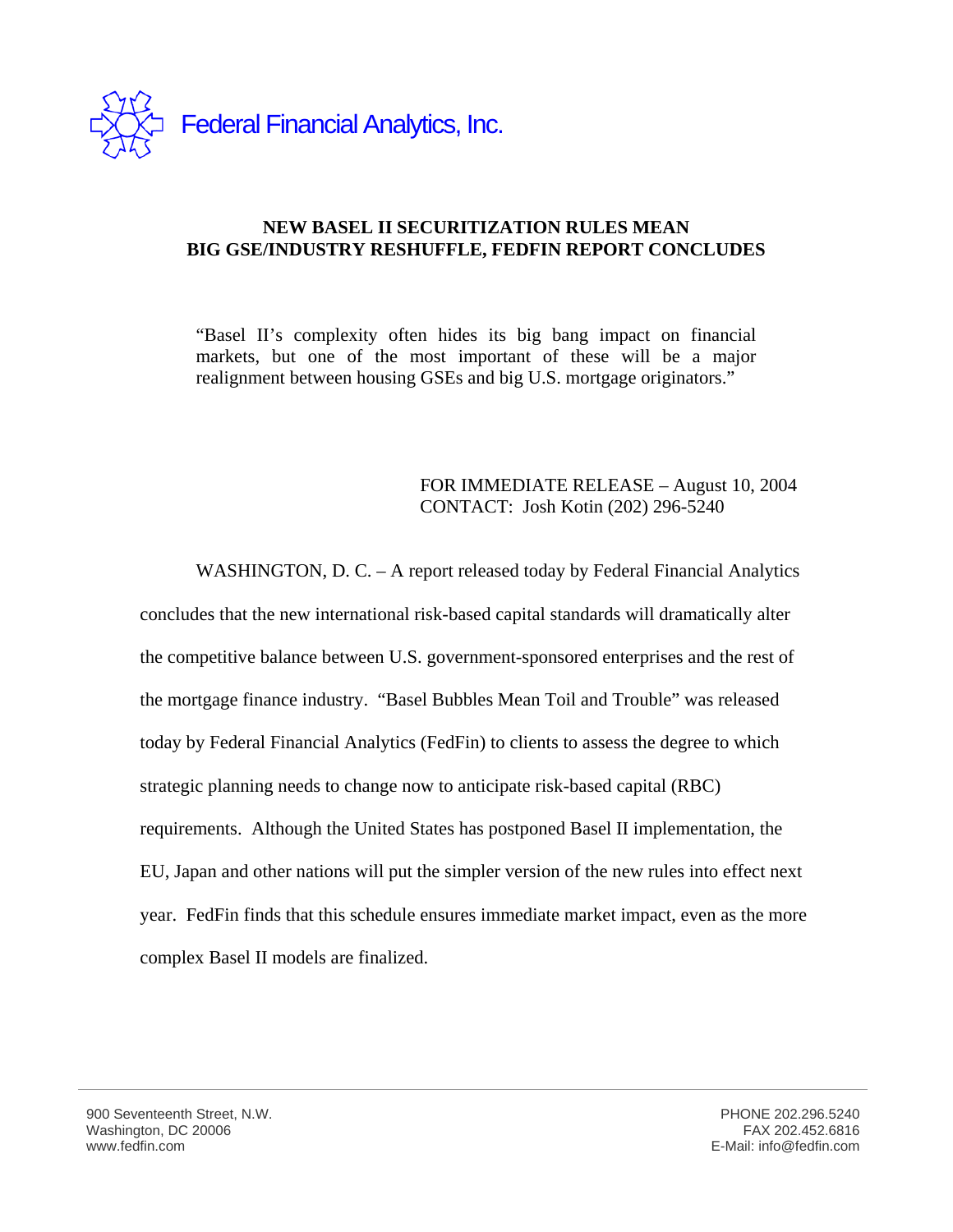Releasing the report, FedFin managing partner Karen Shaw Petrou noted that, "One of the reasons Fannie Mae and Freddie Mac have grown so big so fast is their regulatory capital advantage. When Basel II comes into effect, this advantage is up for grabs, and there will also be new disincentives for banks to send low-risk mortgages into the secondary market. Fannie and Freddie will thus need to rethink their business model. Given their giant size, any change of course will set up a huge wake for everyone else." Key findings in the FedFin Basel II report include:

- Because Basel II's standardized credit risk option will be in place in major markets (but not the U.S.) on January 1, 2007, its impact on the GSEs and global mortgage finance is immediate.
- Conventional, conforming mortgages especially ARMs will increasingly stay on bank books, not go to the GSEs. Banks could also out-bid the GSEs for conventional conforming product from non-banks, as well as take back some share on home-equity loans. Banks will still have to comply with the leverage requirement for these assets. This is higher than the comparable GSE number. However, there are lots of ways to fix this problem that do not adversely affect the basic new ability of banks to fight head-on with the GSEs at the point of loan origination.
- If the GSEs don't go higher risk, then Basel II's impact will put them in a very tight squeeze. Other than seeking statutory change or privatization, Fannie and Freddie will need to respond by using their brand names to reach farther down the origination food chain, obtaining product directly from brokers or even real estate agents.
- The push on prime business will also force the GSEs again assuming no larger change – into more fee-based businesses and product structures that rely on credit enhancement or other features to keep their pipeline full.
- A range of new mortgage securitization instruments will enter the market, with the GSEs taking not only some credit risk, but also a range of others – principally interest-rate risk – that would otherwise limit investor MBS or whole-loan holdings. The crimp in the FHLB mortgage purchase programs will limit their competitiveness as this market opens up.